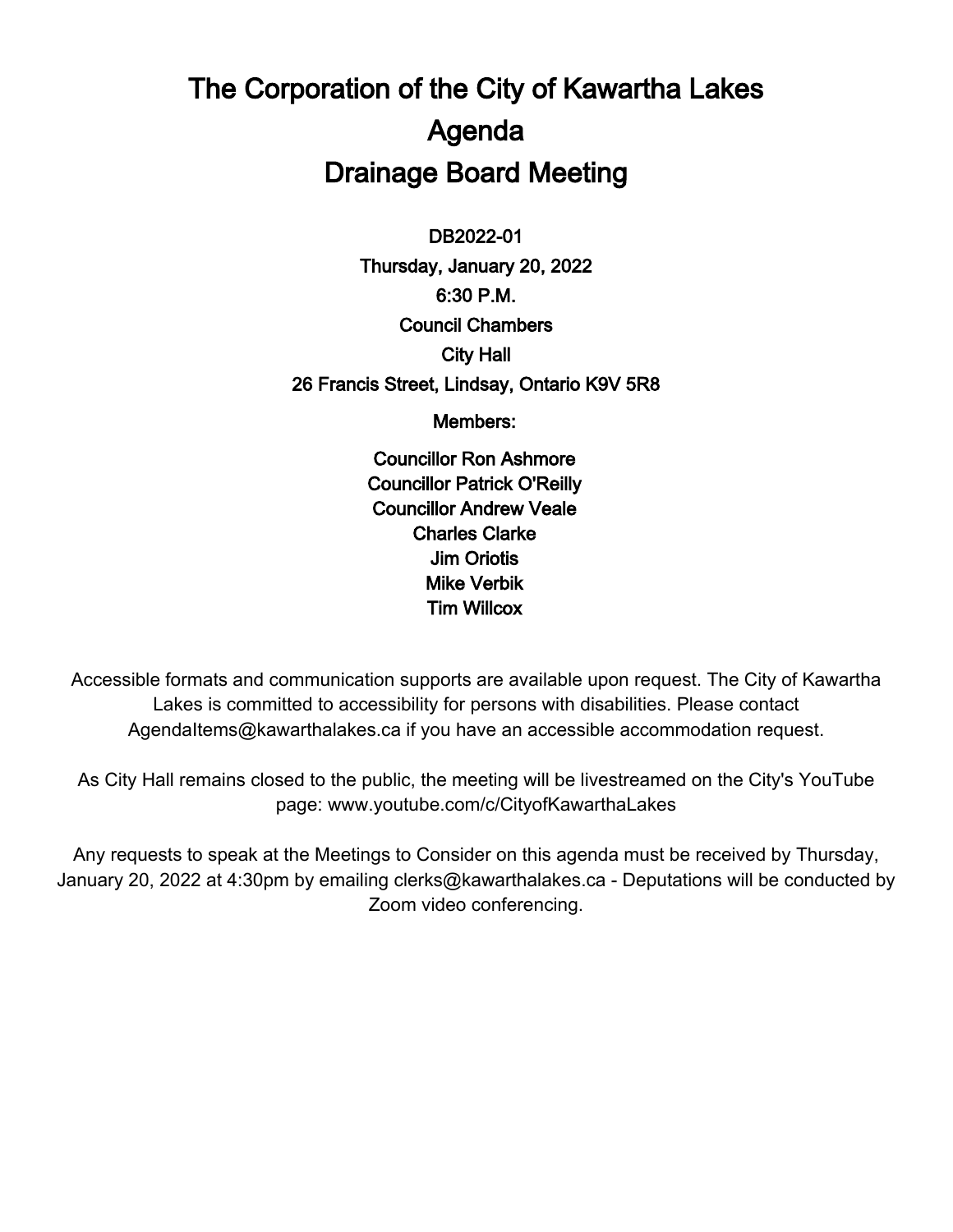#### 1. Call to Order

#### 2. Administrative Business

- 2.1. Adoption of Agenda
- 2.2. Declaration of Pecuniary Interest
- 2.3. Adoption of Minutes from Previous Meeting

December 12, 2021 Drainage Board Meeting Minutes

#### 3. Meeting to Consider - MacEachern Brown Municipal Drain

3.1. Presentation of Report - MacEachern Brown Municipal Drain

Mark Hoar, P. Eng., Senior Water Resources Engineer, DM Wills Associates Limited Ken Smith, P. Eng., Manager Water Resources Engineer, DM Wills Associates Limited

- 3.2. Question and Answer Period
- 3.3. Opportunity to Add or Withdraw Signatures from Petition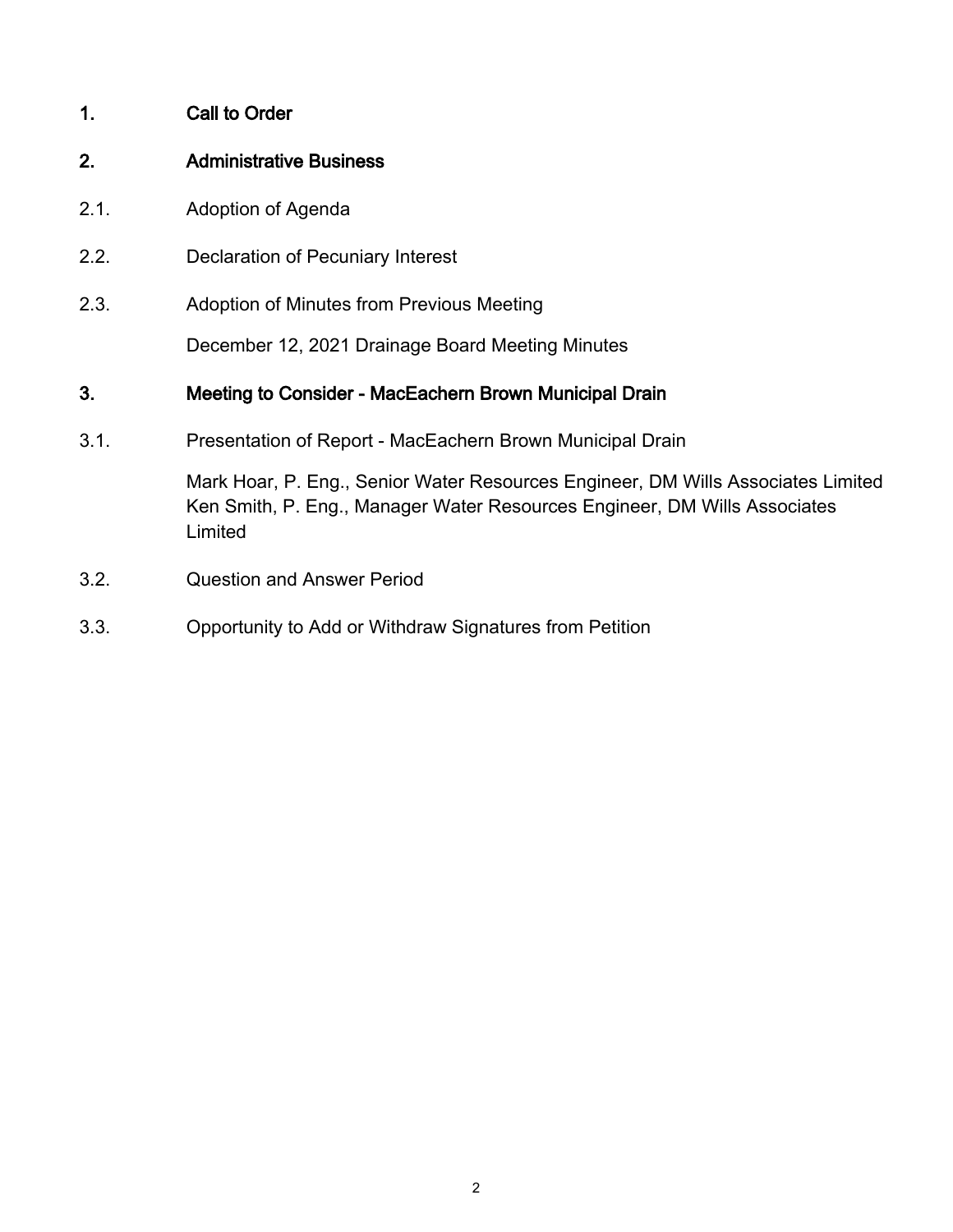3.4. Recommendation of Drainage Board to City Council

Recommend that the City of Kawartha Lakes Drainage Board recommend that Council adopt the MacEachern Brown Municipal Drain Engineer's Report as prepared by Mark Hoar and Ken Smith of DM Wills Associates Limited and instruct the Clerk to prepare the necessary by-law;

That Council proceeds with the first and second reading of the by-law to provisionally adopt the report; and

That Council instructs staff to make the necessary arrangements for a Court of Revision to be held on the MacEachern Brown Municipal Drain Engineer's Report as prepared by Mark Hoar and Ken Smith of DM Wills Associates Limited.

## OR

Recommend that the City of Kawartha Lakes Drainage Board recommend that Council reject the MacEachern Brown Municipal Drain Engineer's Report as prepared by Mark Hoar and Ken Smith of DM Wills Associates Limited.

## OR

Recommend that the City of Kawartha Lakes Drainage Board recommend that Council refer the MacEachern Brown Municipal Drain Engineer's Report as prepared by Mark Hoar and Ken Smith of DM Wills Associates Limited back to the Drainage Engineer for (insert rationale).

## 4. Meeting to Consider - Hugh Davidson Municipal Drain

4.1. Presentation of Report - Hugh Davidson Municipal Drain (Section 78 Improvement)

Michael Gerrits, P. Eng., M. Gerrits Consulting Inc.

- 4.2. Question and Answer Period
- 4.3. Opportunity to Add or Withdraw Signatures from Petition